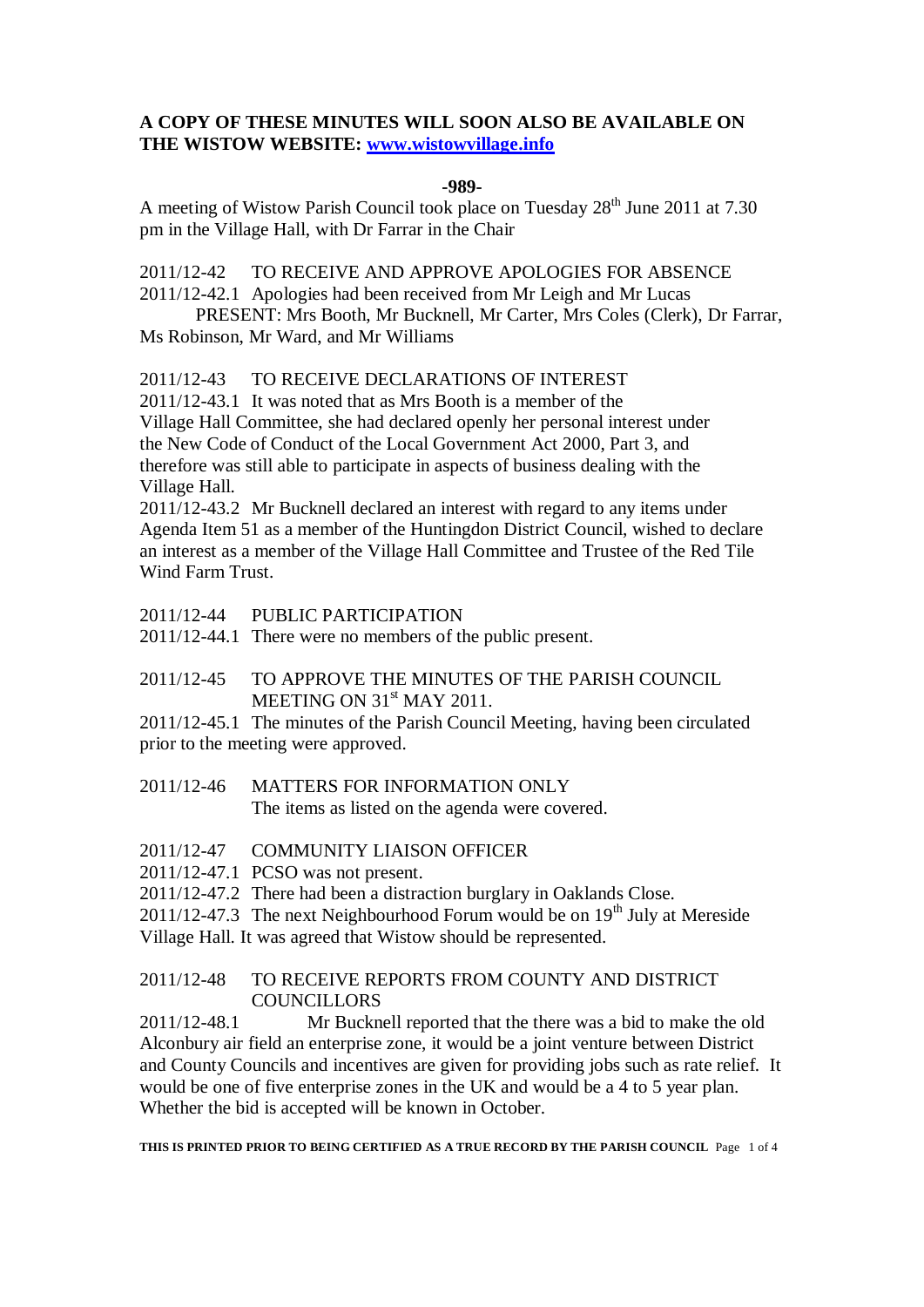2011/12-48.2 Mr Ward reported that Terry Parker and Malcolm Sharp were the new Managing Directors of HDC and their roles had been defined to enable plans to be made to move ahead. There had been a report on health and those of us in Huntingdonshire enjoy a longer life expectancy than other areas. There are areas of health inequalities, such as St Neots, Ramsey and Huntingdon North. It was asked whether this information was to be used to make improvements and to tackle alcoholism and drug addiction. Surveys are being used as a good indicator of where problems are so that they can be tackled in the future.

#### 2011/12-49 FINANCE

a) to approve the financial statement

2011/12-49.1 As this had been circulated to Councillors present prior to the meeting, and there were no further comments, it was unanimously confirmed a true record.

b) to approve payments of outstanding amounts

2011/12-49.2 The payments listed were formally approved and the cheques duly signed, with the exception of the Clerk's salary which was approved for payment later

Mrs P Coles June Salary £169.93 Fergusons grass cutting  $£14949.00$ 

c) to review cash flow and resolve anticipated issues

d) Rates with other establishments did not compare with those offered by Cambridge Building Society, it was therefore unanimously agreed to open a 1 year bond with CBS for £10,000 at a rate of 2.05%. *The Clerk would make the necessary arrangements.*

2011/12-50 CORRESPONDENCE

2011/12-50.1 No further action was required on correspondence.

2011/12-51 TO CONSIDER ANY PLANNING APPLICATIONS RECEIVED 2011/12-51.1. 1100735FUL Extension to existing farmhouse, Dorringtons Farm House, Cross Drove, Wistow, PE28 2QW. This was approved.

2011/12-52 OPEN MEETING REVIEW

2011/12-52.1 Litter bin at bridge near salt bin is ongoing and being monitored by HDC

2011/12-52.2 Footballers at bus stop, PCSO Jill will monitor, an article to make parents aware was in the Warbler.

2011/12-52.3 Phone box on Church Street is ongoing, notices are up.

2011/12-52.4 Grass cutting issues solved

2011/12-52.5 HGVs will continue to be monitored

This item will be removed from the agenda

**THIS IS PRINTED PRIOR TO BEING CERTIFIED AS A TRUE RECORD BY THE PARISH COUNCIL** Page 2 of 4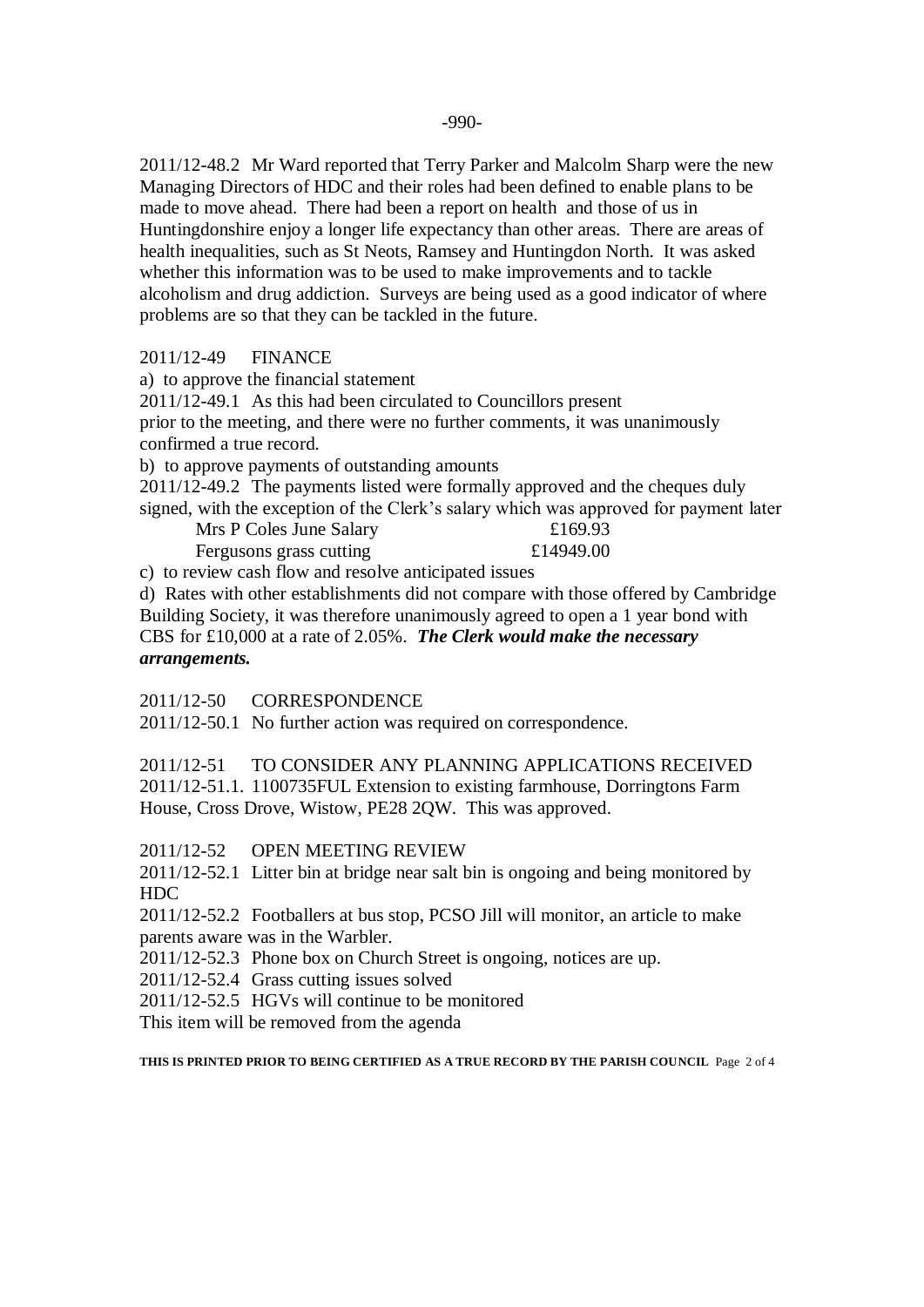## 2011/12-53 PARISH PLAN ACTION PLAN WORKING PARITES FEEDBACK AND UPDATES

a) Traffic and road issues – Mr Bucknell/Mr Carter/Ms Robinson.

Harris Lane, Luminus are proceeding with their houses, *Clerk to chase Environment Agency regarding 7 and 8*

Hawthorn hedges at Wistow Toll, *the Clerk will contact Mrs Normington for information.*

b) Litter – Ms Robinson/Mrs Booth – nothing to report

c) Countryside – Mr Carter/Dr Farrar Mr Carter will attend the P3 meeting on  $21<sup>st</sup>$ July.

d) Village Hall – Mrs Booth

Mrs Booth reported that the constitution states that the Parish Council will provide 2 representatives for the Village Hall Committee. Concern had been expressed if the road works continue over Fun Weekend.

e) Maintenance Issues – Clerk

Playground: Mr Carter needed to borrow a drill to fit the see saw panels, he had realigned the bolts on the gate but it had fallen again.

#### *Mr Williams had still to look at the layout in the playground.*

Mr Bucknell offered to do two inspections in July. 2011/12-54

a) Grants – Mr Bucknell/Mrs Booth

b) Wistow Bridge – Mr Leigh/Mr Williams Removal of the new road layout sign and one Wistow sign had been requested.

c) Allotments – nothing to report.

d) Parish Plan Review – Dr Farrar/Mr Bucknell/Ms Robinson. A letter had been received from ACRE indicating that funds may be available. Dr Farrar and Ms Robinson would approach villagers for feedback at the Fun Weekend.

2011/12-54 ITEMS FOR WISTOW WARBLER AND WEB SITE

2011/12-54.1 Nothing at present

2011/12-55. MONTHLY AUDIT – NOMINEE FOR NEXT MEETING

2011/12-55.1 Mr Carter was our auditor this month and Ms Robinson was nominated for July.

2011/12-56 MATTERS FOR FUTURE CONSIDERATION

2011/12-56.1 White line outside Playground entrance – this was ordered but a cheque was required for £86.50, this agreed and raised.

2011/12-56.2 Review condition of salt bins

2011/12-56.3 Parking in Manor Street – nothing can be done unless drives are blocked.

2011/12-57 DATE OF NEXT MEETING

2011/12-57.1 Tuesday  $26^{th}$  July 2011 at 7.30 pm.

There being no further business the meeting closed at 8.25 pm.

**THIS IS PRINTED PRIOR TO BEING CERTIFIED AS A TRUE RECORD BY THE PARISH COUNCIL** Page 3 of 4